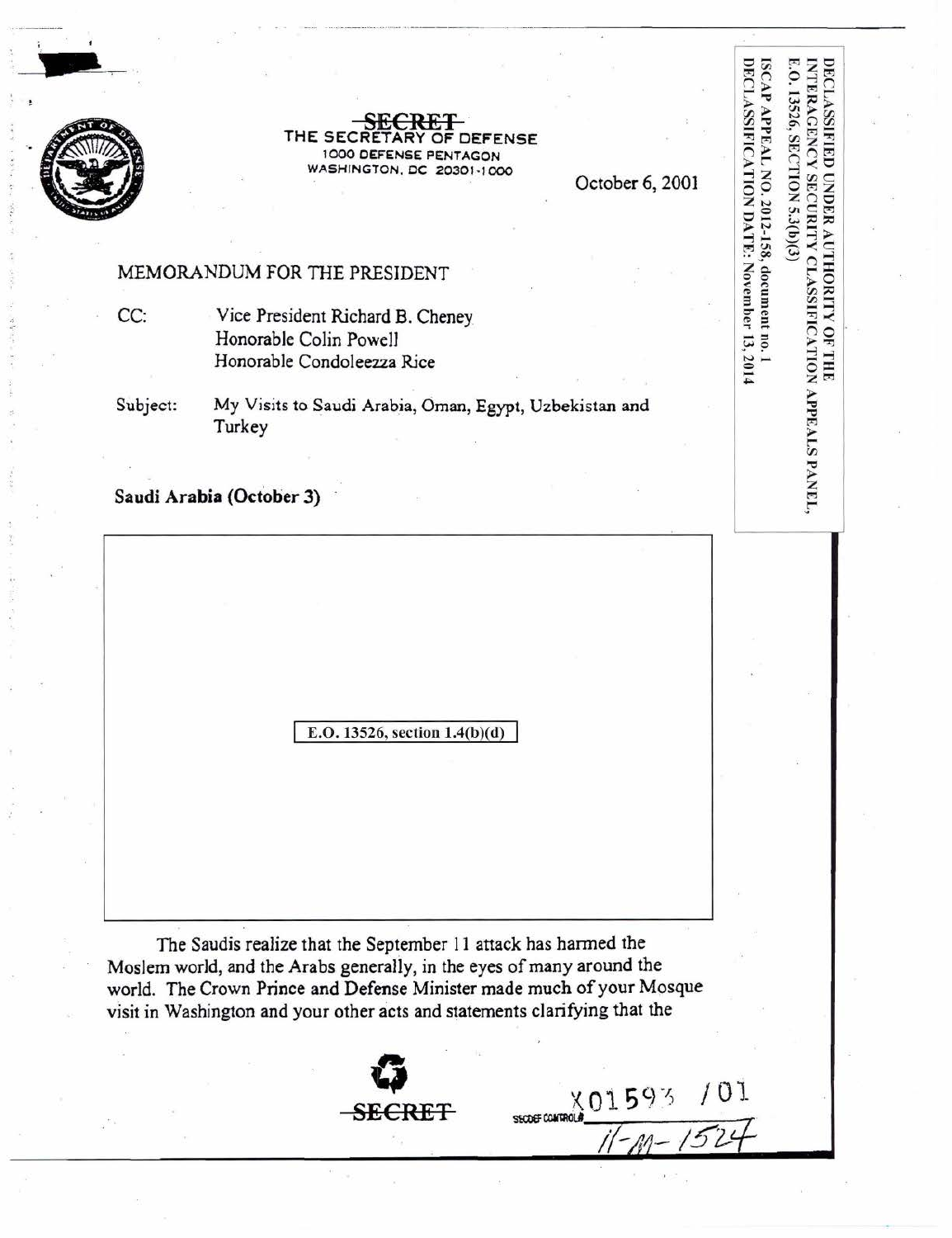~-<del>-----------------------</del>

war on terrorism is not directed agajnst Islam or any people or country. The importance of this cannot be overstated.

In discussing terrorism, the Saudis urged diligence and precision in the USG's investigation of the September 11 attacks. I made clear that we do not view the problem as simply a law enforcement matter. You are determjned, I said, to make a broad-based effort against terrorists and their state supporters and to sustain this effort over years, drawing on all the instruments of US national power, including the support of our friends abroad. The terrorist threat is especially grave in light of the danger of weapons of mass destruction in the hands of states that sponsor terrorism.

E.O . 13526, section 1.4(b)(d)

Prince Sultan expressed delight with my visit, especially the press appearances we made together, at which, as noted, I explained that I was not in the Kingdom to make specific requests of the Saudis.

#### Oman (October 4)

Sultan Qaboos received us in an open tent in the middle of a very hot and humid desert. He vowed continued support for US efforts against terrorism, stressing that Oman is pleased to assist discretely, but wholeheartedly. Oman has been easy to work with compared with most other Gulfstates. He referred in passing to those in the region who are friends when they need assistance, but not when the US requests assistance ("hypocrites," he called them).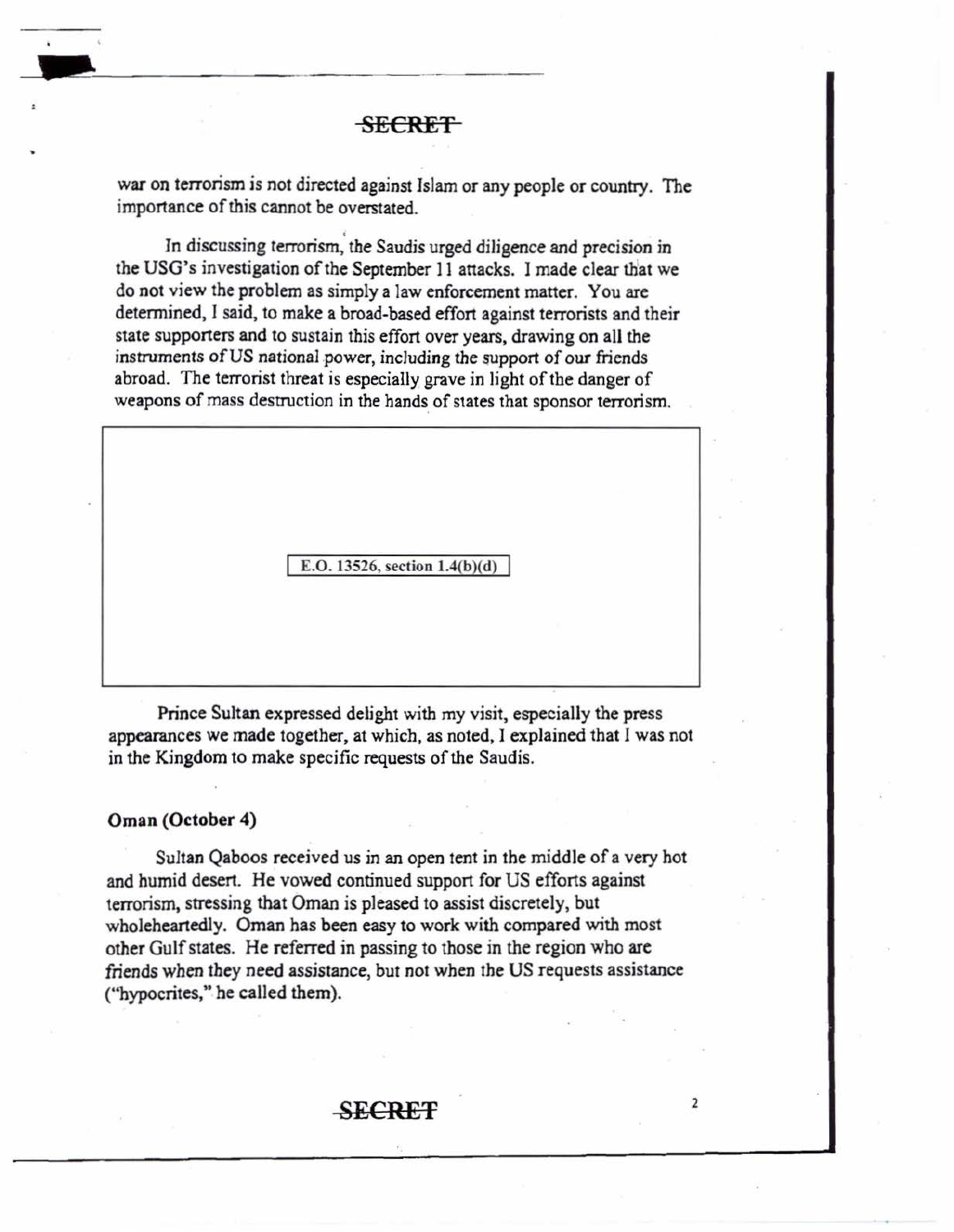# / SECRET

Qaboos - thoughtful, British educated, soft-spoken - focused on the need to transform the moral climate as to terrorism. He urged me to "hint" to the Egyptians that their leading clerics should be more vocal about Islamic prohibitions against killing innocent people, because that could change the way young Moslems think about the morality of terrorist acts.

Noting that terrorists "live in shadow and plan in darkness," he asked how we can "prevent these people from having facilities and funds to do their evil work." He said the US effort against them will take time, but if it is *sustained* - he stressed the key word - perhaps we'll see a great decline in these activities .

This tragedy, Qaboos observed, can be an important opportunity. Perhaps God has arranged that it happened, in this way, at this time, to prevent even worse things from happening in the future. Perhaps because of this tragic warning, we will have an opportunity to prevent weapons of mass destruction from being used by terrorists.

He said that Islamic terrorists aim to overthrow governments such as his to create an Islamic Khalifate - religious rule by a single "Deputy of Allah" over the whole Moslem world. Oman rejects this, he said, as a country proud of its long independence.

Qaboos took pains to note that Oman was never part of the Ottoman Empire. Oman kept its independence for a few hundred years by linking itself to the leading Western power (Britain then, the US now) to protect itself against the Saudis, Persians, and other strong neighbors. The last point was, I think, his implied message when he spoke of doing all he can to help the US in the war against terrorism.

Qaboos repeatedly returned to the problems caused by Arab media reports, in particular from the al-Jazira television station, that promote the terrorists' point of view. He urged the US to highlight the humanitarian aid aspects of our campaign and to refrain from action during Ramadan.

He summarized his views succinctly: "We trust you. We're allies. I have nothing else to add."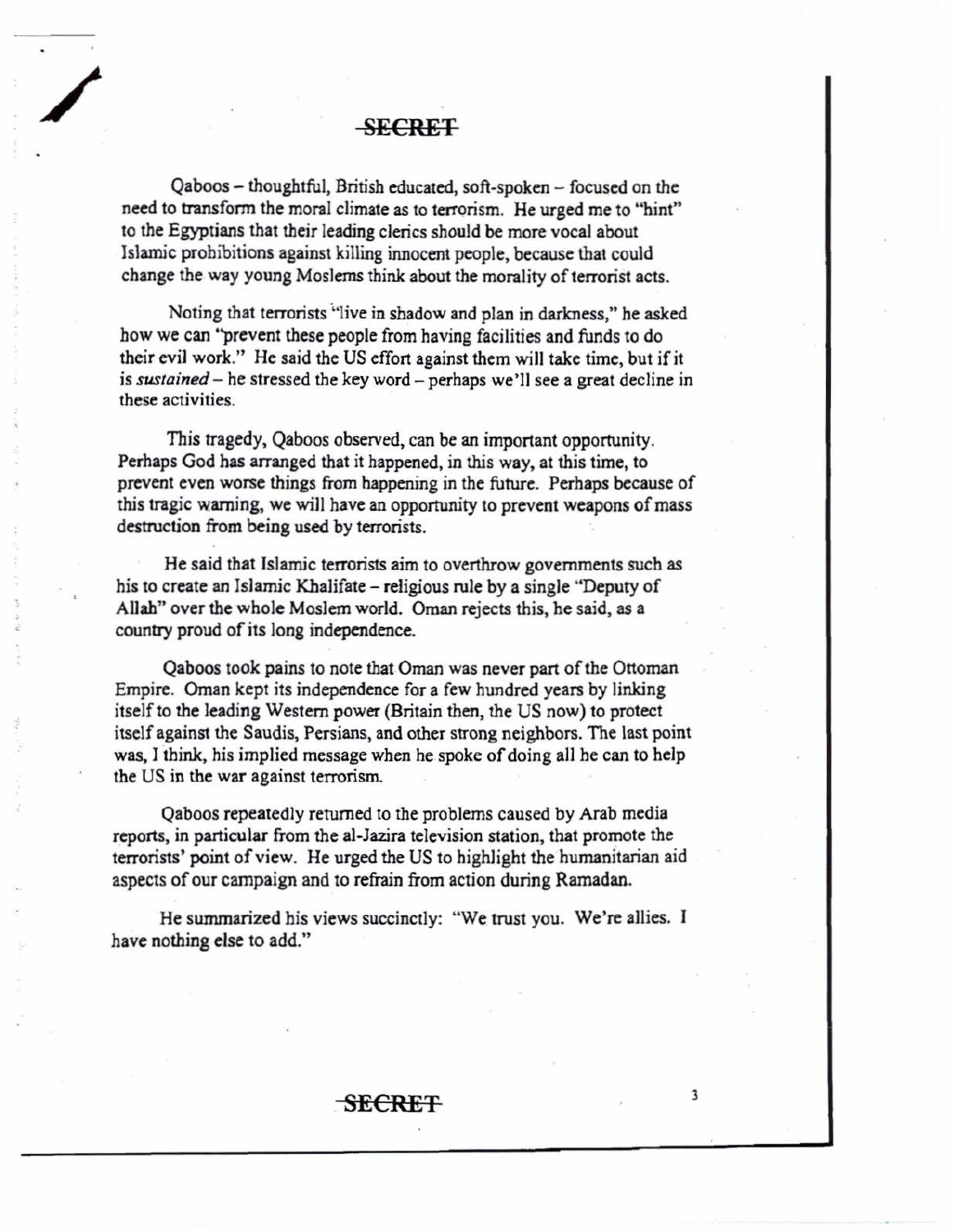#### Egypt (October 4)

In my lively talks with President Mubarak, before and during dinner, he had his agenda and I had mine. Mine included conveying the Omani Sultan's suggestion about Egyptian religious leaders speaking out against terrorism. For his part, Mubarak made repeated and forceful calls for U.S. pressure on Israel's PM Sharon to "solve" the Israeli-Palestinian conflict. Mubarak asserted that 60 to 70 percent of the terrorism problem would go away if that conflict were solved. I suggested through my questions that I was skeptical of that and that I see the terrorists as aiming beyond Israel to overthrow moderate regimes throughout the Arab and Moslem world. He agreed with that view, but thought that greater success on the peace process would reduce support for the terrorists.

Mubarak offered much advice on the war on terrorism: The U.S. should use intelligence operations as an alternative to "too much bombing." "Don't be in a hurry, take it easy." Bombing of caves by the U.S. in Afghanistan will be ineffective, like Egypt's bombing of caves in Yemen in the 1960s. "Put your money into buying allies on the ground in Afghanistan."

1 told Mubarak: "We wilJ do something in Afghanistan," but our action will be measured. I said President Bush is determined and purposeful about this effort and is declaring by word and deed that our enemy is not Islam or the Afghan people, but terrorism and its state supporters. I highlighted that states supporting terrorism are also pursuing weapons of mass destruction. He agreed, saying that the effort against terrorism "is necessary to save the planet."

lmmediately after the September 11 attacks, Mubarak had made several unhelpful comments and suggestions. For example, he said Egypt's cooperation would hinge on proof of the US case against bin Laden. Mubarak also proposed an international conference as a way to head offUS action against the terrorists. But in my discussion with him, no mention was made by him (or me) of his earlier comments.

Mubarak is an ebullient man and seemed pleased with our meeting and dinner talk. Though his agenda (the Israel-PaJestinian issue) and my agenda (fighting terrorism) diverged somewhat, the exchanges were friendly and should foster a higher degree of cooperation than would we get in the absence of such face-to-face consultations.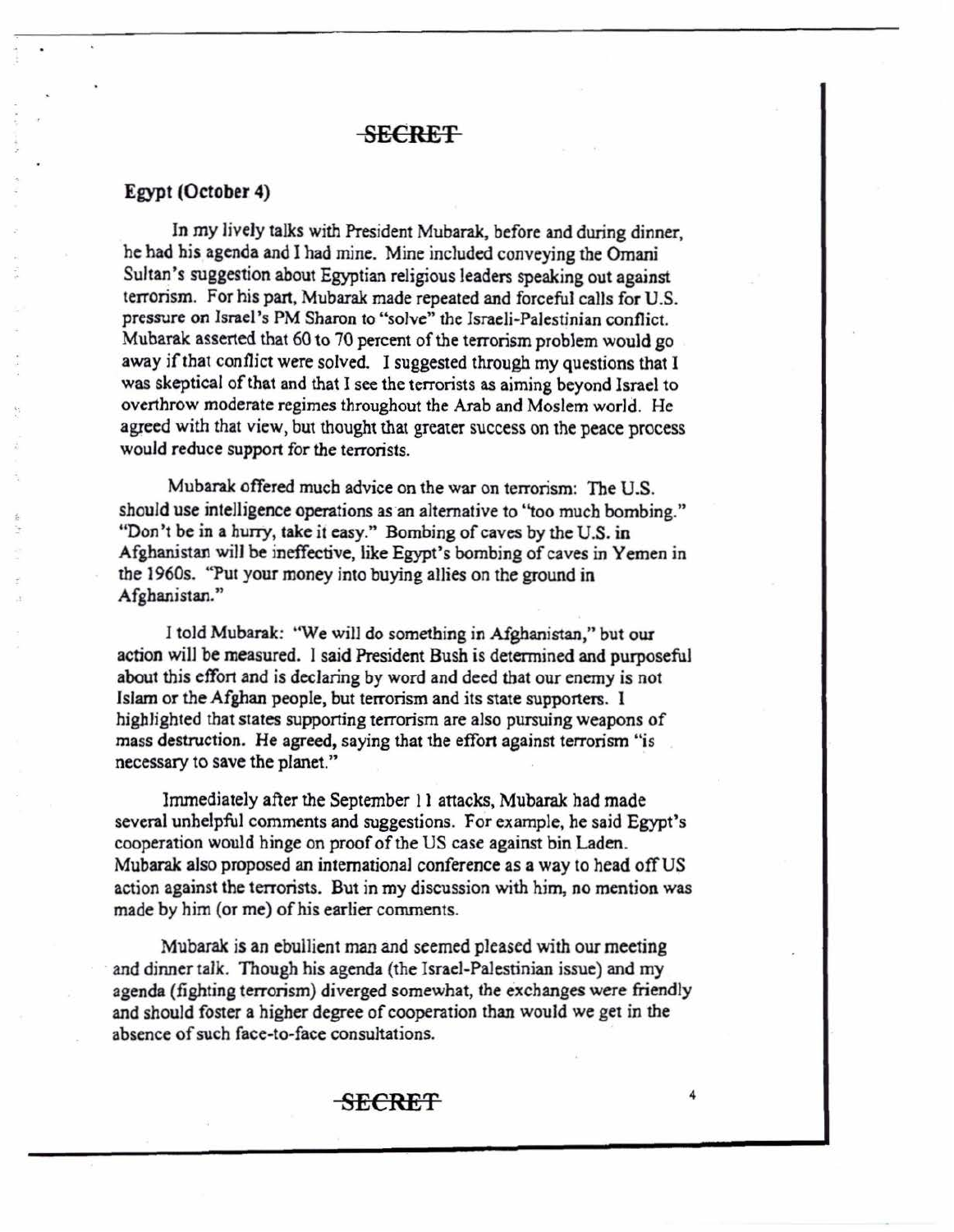#### Uzbekistan (October 5)

Though Uzbek President Karimov began, Soviet-style, with a halfhour speech, delivered from notes, which was not charming, he eventually loosened up and engaged well. He was so upbeat and complimentary in our post-meeting joint press conference that the US press corps was asklng me what 's up with Karimov.

Karimov opened by listing what he *has* agreed to allow US forces to do and what he *has not* agreed to. The latter category includes land operations and air strikes from Uzbek territory, all ofwhich he said were "not quite ripe, not quite ready."

He clearly had Russia on his mind. He said that Moscow is pressuring all the Central Asian states to work through Russia ifthey are going to help the US in the war on terrorism. Russia seeks thereby (1) to stymie Uzbekistan's independence and (2) to win US concessions in return for the CentraJ Asia states' cooperation. Russia seeks dividends regarding Chechnya and the ABM Treaty, he said. He said we should deal directly with Uzbekistan and not through Russia. I pointed out that I had come to Uzbekistan, not Moscow.

He warned that Russia's offer to share intelligence is a "no-lose game" for Russia. In a private side comment to me, Karimov said the intelligence from Russia will be worth little, or worse. The Uzbek MOD, also in a side comment on the ride to the airport, cautioned that the US should take care of the information it gets from Russia, for Russia had relationships with the major terrorist networks and still does.

Karimov stated that toppling the Taliban would require only isolating them from Pakistan. He said that Pakistan's intelligence service is still helping the Taliban.

Echoing Mubarak's advice, Karimov said: "You can buy and se11 anything in Afghanistan." Humanitarian aid will do a lot of good and will produce results more effectively than weaponry will. "You can buy any war lord and neutralize him. You don't need to persuade him to join the Northern Alliance, just neutralize him." He pressed his point: "In Afghanistan, only Afghans should fight."

When I got to reply, I noted that Uzbekistan registered in my mind as important well before September 11, which is why I arranged a one-on-one

## SECRET *<sup>s</sup>*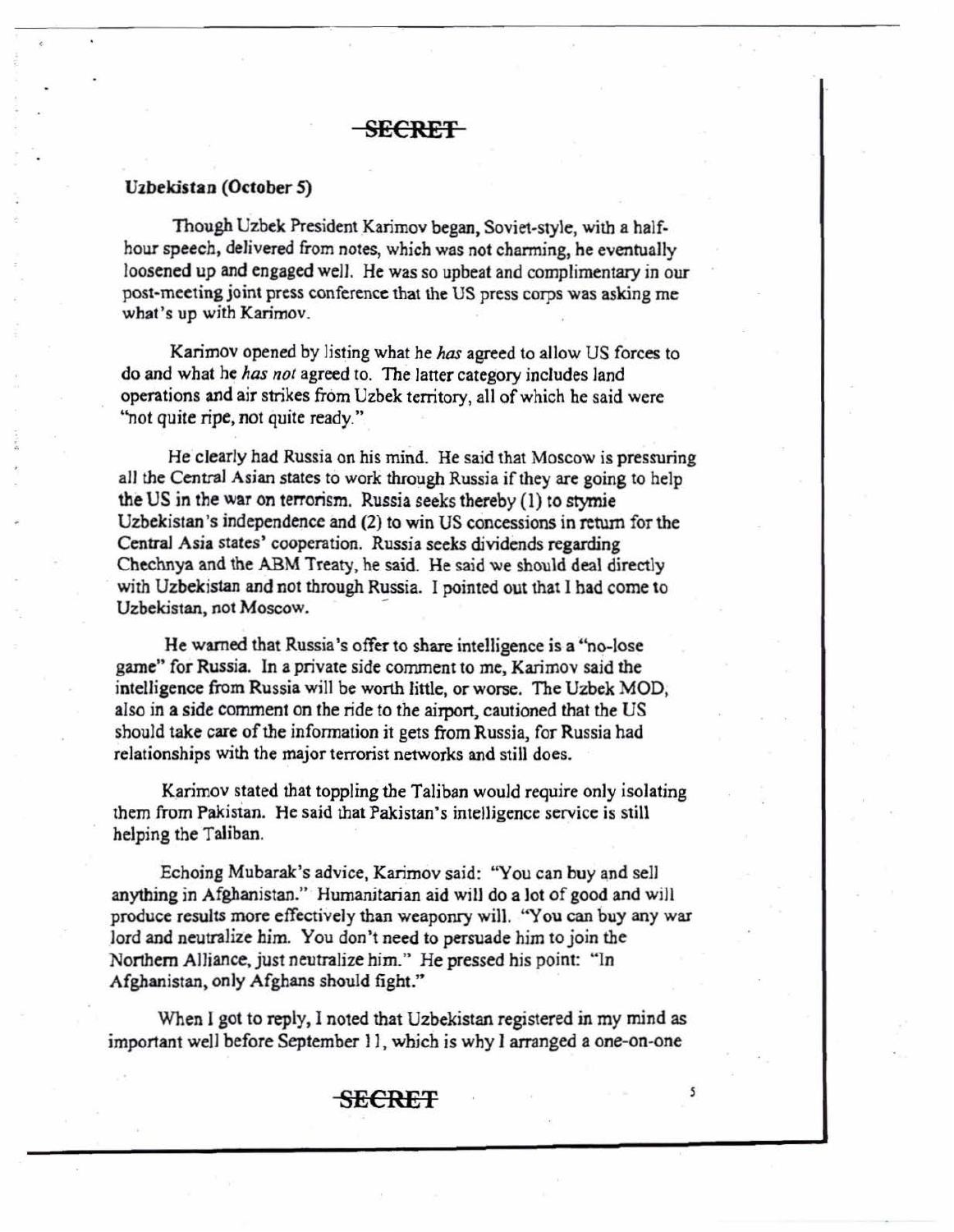meeting with the Uzbek Defense Minister in Brussels last spring. 1 said that US policy is to deal directly with Uzbekistan, not through Moscow or any other party. As we value our own sovereignty and independence, so we value Uzbekistan's. Our hope and intention is for a long-term relationship with Uzbekistan and we seek no quid pro quo with any other countries.

As for cooperation in the war effort, 1 said that we are content to continue to work on the written agreement now under negotiation. "We've indicated what would be helpful to us but what you do is clearly your choice . Ifgreater cooperation ripens (to use your word), it could be helpful to us. If not, we'll go about our task as best we can."

Karimov brightened and said he is "very satisfied" with our measured approach. "I'm happy to deal with you directly."

He concluded the meeting with an interesting point about how modern Moslem countries like Uzbekistan "must save traditional-Islam from radical elements."

At the press conference, he restated before the cameras most of the points about cooperating with the US - what he has agreed to and what he has not *yet* agreed to - in more or less the same language that he used in our private meeting. The US reporters picked up on his '"not yet" fonnularion regarding agreement on the possible use of Uzbek territory for US Special Operations Forces action into Afghanistan. When they asked him about this, he said that more discussion is required about the developing relationship with the US. I am told his candor before the journalists was unusual and that the local press was surprised he took questions from them.

#### Turkey (October 5)

-.

.

At my meeting with the Turkish Prime Minister, Bulent Ecevit, the Foreign and Defense Ministers and the Chief of the General Staff, the Turks made the following two major points:

First, the Taliban regime is a menace to Islam, Turkey and the world. "Even if bin Laden disappears, we shouldn't let this cruel regime in Afghanistan continue," though land operations in the rough terrain there are difficult. The Northern AJliance groups should be made to cooperate with the US, Turkey and each other. These groups need arms and supplies and